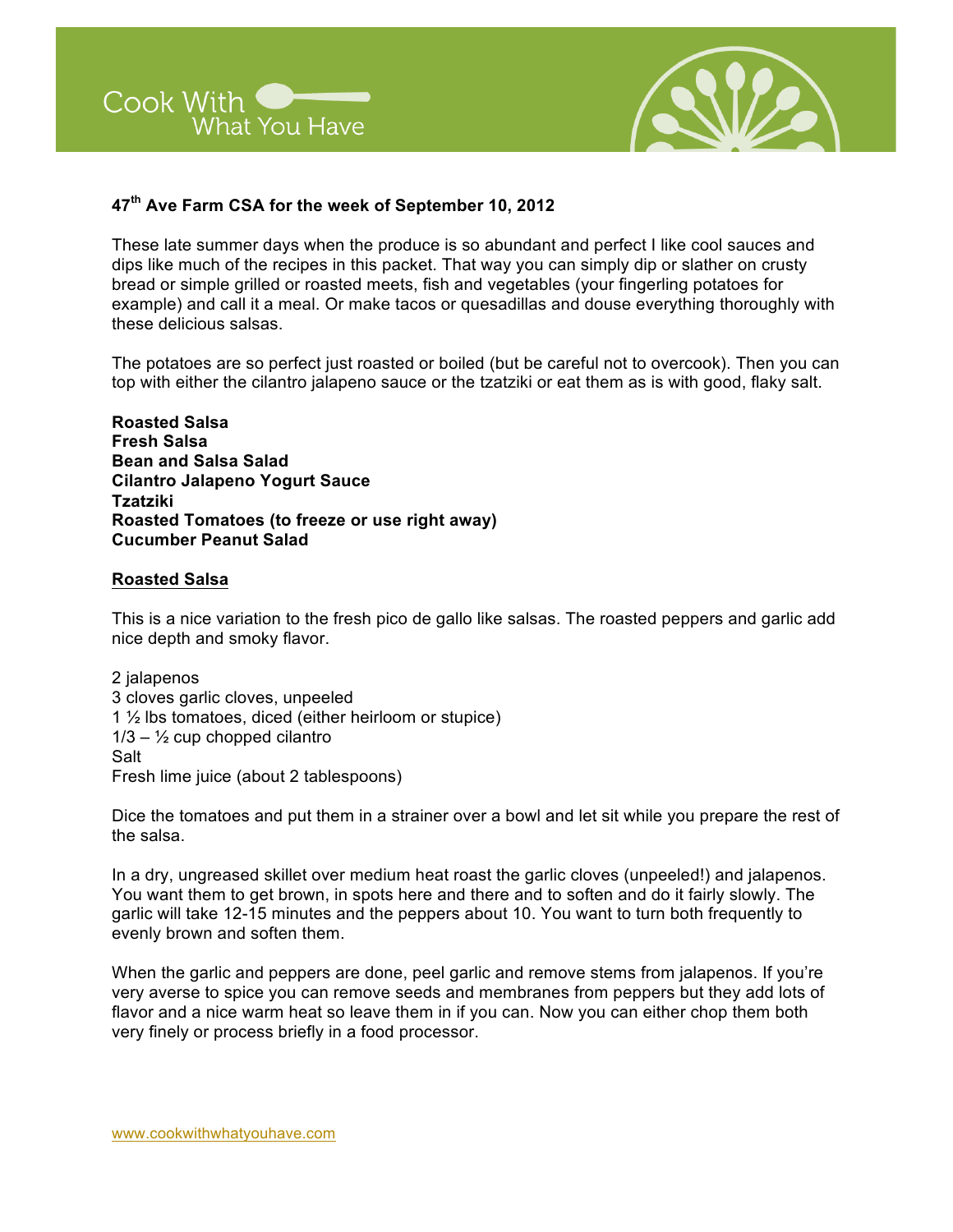Shake the tomatoes around in the strainer a bit just to remove a little of the juice. Now either finely chop them or toss them briefly in a processor as well. Mix with the remainder of the ingredients and taste and adjust for seasoning with lime juice and salt.

# **Fresh Salsa**

You have all the ingredients for the sweetest, freshest and most savory salsa in your share this week. I made this tonight for a crowd and it was devoured and enjoyed even by those who purportedly don't like spicy salsa. The jalapenos are so flavorful and subtly spicy.

1 – 11/2 lbs tomatoes (4 medium more or less), washed, cored and finely chopped or diced  $\frac{1}{2}$  - 1 jalapeno, finely minced (de-seed the pepper if you're unsure of your comfort with the heat level—my guess is that you can leave the seeds in, for at least part of it) 2 tablespoons, finely chopped Walla Walla Sweet ¼ cup cilantro, well washed and dried and chopped 1 clove garlic, minced and then mashed with some coarse salt and the side of a chef's knife into a paste (or just mince) Sea salt

Mix everything together well and adjust seasoning with salt. Serve with chips or with fish tacos or any kind of tacos or with quesadillas or as a side for grilled fish or vegetables or pretty much anything.

### **Bean and Salsa Salad**

This is so delicious, hearty and fresh. I could eat it daily. You could add shredded cooked chicken to this for more heft too.

3 cups cooked and cooled black beans (or pinto or cranberry or pretty much any kind of bean) 1 ½ cups (or more) of the fresh salsa above more chopped cilantro zest of 1 lime juice of 1 lime  $\frac{1}{2}$  cup of crumbled feta (optional)

Mix everything well and taste and adjust seasoning with salt and/or lime juice/zest. Serve at room temperature or cold.

## **Cilantro Jalapeno Yogurt Sauce**

I've given you this idea before but minus the jalapeno. Adding some of the pepper gives it even more depth and of course heat.

Toss ½ a bunch or so of cilantro into a food processor (or chopping finally) with a 1/3 cup of Greek yogurt (or plain, whole milk yogurt), a minced jalapeno (with or without seeds and membranes depending on how much heat you like) some minced garlic, some lemon zest, salt, pepper and a little olive oil. This is delicious on any grains or fish or with steamed or roasted veggies. It would be delicious over roasted or boiled fingerling potatoes. You could put it in fish tacos or pita sandwiches, etc.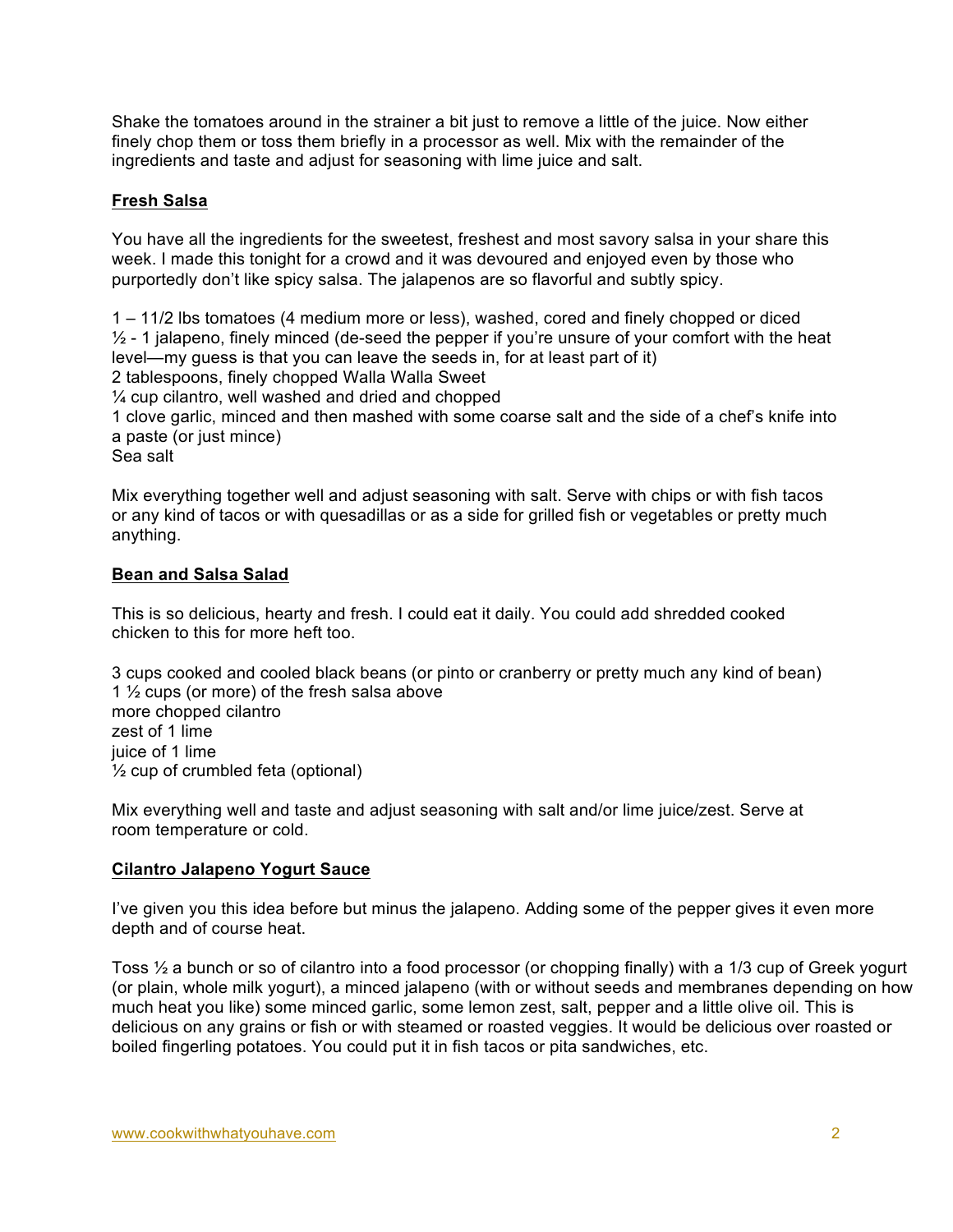# **Tzatziki**

This cool, creamy Greek side/spread/dip is one of my all time favorite foods. I pile it on toasted bread and I add it to pita or regular sandwiches. I eat it with boiled or roasted potatoes or thinly sliced broiled beef and this morning I piled it on toasted baguettes (sliced the length of the loaf) rubbed with garlic and layered with tomatoes and sprinkled with salt and then topped off with tzatziki. **It will be particularly good with your fingerling potatoes this week.**

2 medium cucumbers, peeled, seeds scooped out and fairly finely chopped

2 cups Greek yogurt or plain whole milk yogurt strained in cheese cloth of 2-3 hours to remove the whey and make it dense and richer

2 cloves garlic, minced

2 tablespoons olive oil

- 2 tablespoons chopped dill
- 1 tablespoon white wine, cider or champagne vinegar (or lemon juice)
- Salt and freshly ground pepper

Scooping out the cucumber's seeds may seem silly but you want to remove as much moisture as possible for this dish and keep the firm, fleshed part. You can even sprinkle some salt on the chopped cukes and let sit and drain for 30 minutes, pat dry and then proceed.

Mix all the ingredients together. Taste and adjust seasoning. Chill for at least an hour if you can. It keeps well for about 3 days and gets a bit stronger (from the garlic) as it sits.

### **Roasted Tomatoes**

(to use immediately or to freeze)

I process about 30-40 lbs of tomatoes in this fashion each year. It is a very low stress way of preserving lots of tomatoes if you have the freezer space. Small quantities are easy to make too. There's no peeling, canning, or chopping. And the results are so tasty. I've been doing small batches so I can keep up with my garden the last several weeks.

Cut tomatoes in half (on the "equator") and place them cut-side up on a sheet pan. (You can do a smaller pan of cherry tomatoes if you'd like and the result is honestly like candy!) Pack as many as you can onto a cookie sheet with sides. Drizzle with olive oil and sprinkle generously with salt. Roast at 400 degrees about 2-3 hours until they are about half their original size, are still moist but a bit caramelized around the edges. It will depend on the size/kind of tomato how long this takes.

Now if you're going to use them right away you can chop them or they may just fall apart and then you can use them as a sauce for pasta or rice or most anything. Add a bunch of fresh basil and a little fresh, minced garlic to offset the sweetness if you'd like. A dash of balsamic vinegar is good too.

If you are going to freeze them, let them cool on the sheet pans and then put the pans in the freezer. When tomatoes are firm remove, pick them off the tray and pack them in freezer bags or containers. Use as needed all winter long, chopped up in sandwiches (grilled cheese is wonderful with them), quesadillas, soups, sauces, finely chopped in a salad dressing, as a soup base, etc.